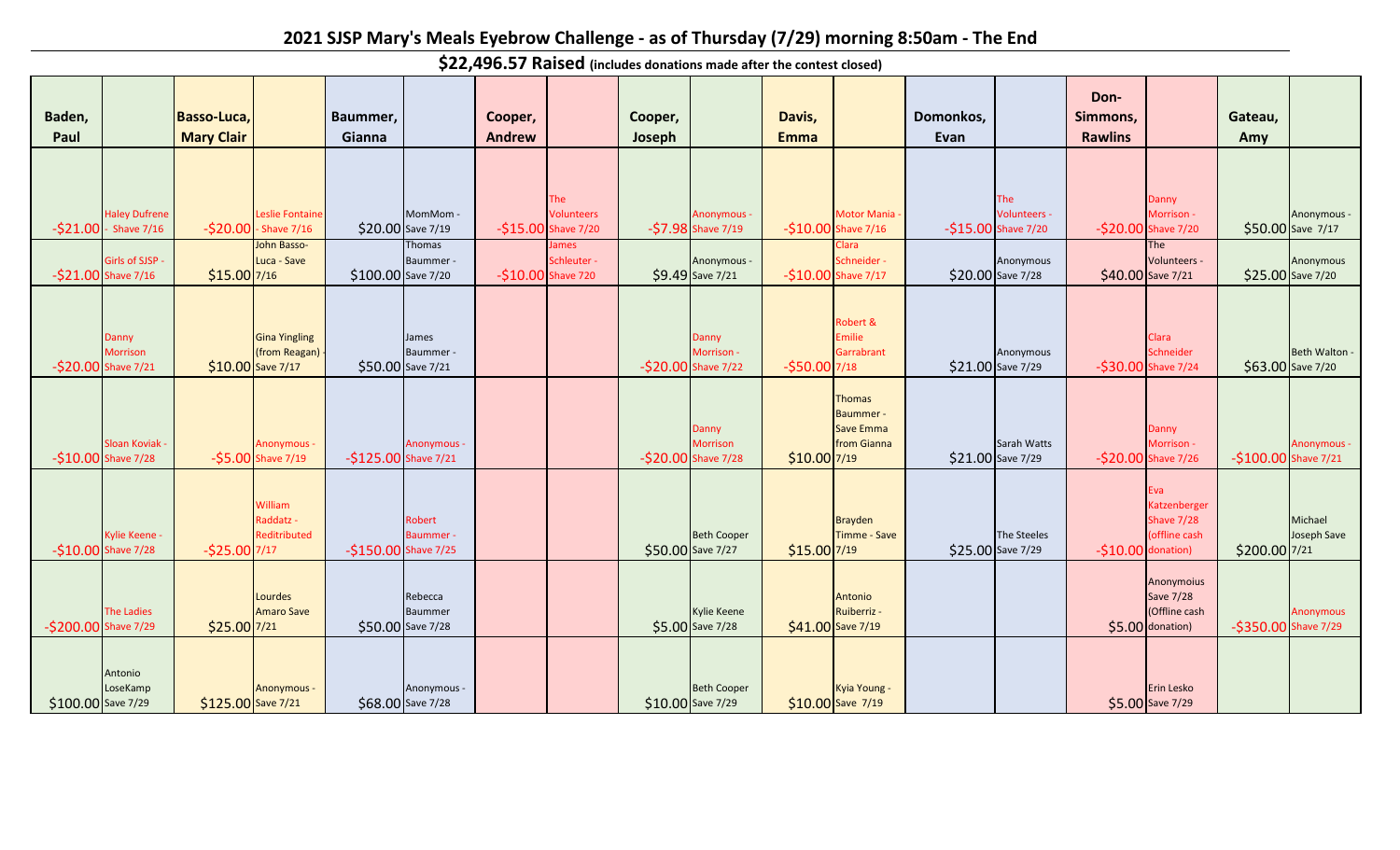|                      | Beth Cooper -                  |                | <b>Marco Basso-</b><br>Luca Save                                                              |                | Dylan G Shave                            |  |                      | <b>Emma Davis</b> | Gail Davis -                                                          |  |                                    | Anonymous<br>$7/29$ Save |  |
|----------------------|--------------------------------|----------------|-----------------------------------------------------------------------------------------------|----------------|------------------------------------------|--|----------------------|-------------------|-----------------------------------------------------------------------|--|------------------------------------|--------------------------|--|
| \$100.00 Save 7/29   | \$50.00 PB Save 7/29           | \$100.00 7/21  | Linda Howard -<br>$$25.00$ Save 7/22                                                          | $-521.00$ 7/28 | The Steeles<br>\$25.00 Save 7/29         |  | -\$100.00 Shave 7/29 |                   | $$25.00$ Save 7/19<br>Christopher<br>Dameron -<br>-\$10.00 Shave 7/19 |  | $$30.00$ 7/29<br>\$31.00 Save 7/29 | Anonymous                |  |
|                      | $$50.00$ & J Save 7/29         |                | Anonymous -<br>$$25.00$ Save 7/22                                                             |                | Anonymous<br>-\$25.00 Shave 7/29         |  |                      |                   | Anonymous -<br>-\$22.00 Shave 7/21                                    |  | \$20.00 Save 7/29                  | Laura Papp               |  |
| $-$ \$50.00 7/29     | Disgruntled<br>fan Shave       |                | Anonymous -<br>$$15.00$ Save 7/23                                                             |                | Laura Conway<br>\$10.00 Save 7/29        |  |                      |                   | The<br>Volunteers -<br>\$3.00 Save 7/21                               |  |                                    |                          |  |
|                      | Anonymous<br>\$21.00 Save 7/29 | $-$20.00$ 7/25 | Anonymous -<br>unassigned to<br>leader - Shave                                                |                | Anonymous<br>\$5.00 Save 7/29            |  |                      |                   | <b>Ashley Lyons -</b><br>\$20.00 Save 7/22                            |  |                                    |                          |  |
| -\$250.00 Shave 7/29 | Anonymous                      |                | Anonymous -<br>assigned to<br>leader (\$26<br>split 2 ways)<br>$-$13.00$ Shave 7/26           |                | Thomas<br>Baummer -<br>\$25.00 Save 7/29 |  |                      |                   | Sam Graessle<br>\$15.00 Save 7/23                                     |  |                                    |                          |  |
|                      | Joe Baden<br>\$50.00 Save 7/29 |                | <b>KC Schnitker</b><br>assigned to<br>leader (\$21<br>split 2 ways)<br>$-$11.50$ Shave $7/27$ |                |                                          |  |                      |                   | Clara<br>Schneider<br>$$15.00$ Save 7/24                              |  |                                    |                          |  |
|                      | Anonymous<br>\$20.00 Save 7/29 | $$50.00$ 7/27  | Carla Basso-<br>Luca Save                                                                     |                |                                          |  |                      |                   | Tony &<br><b>Barb Davis</b><br>\$50.00 Save $7/27$                    |  |                                    |                          |  |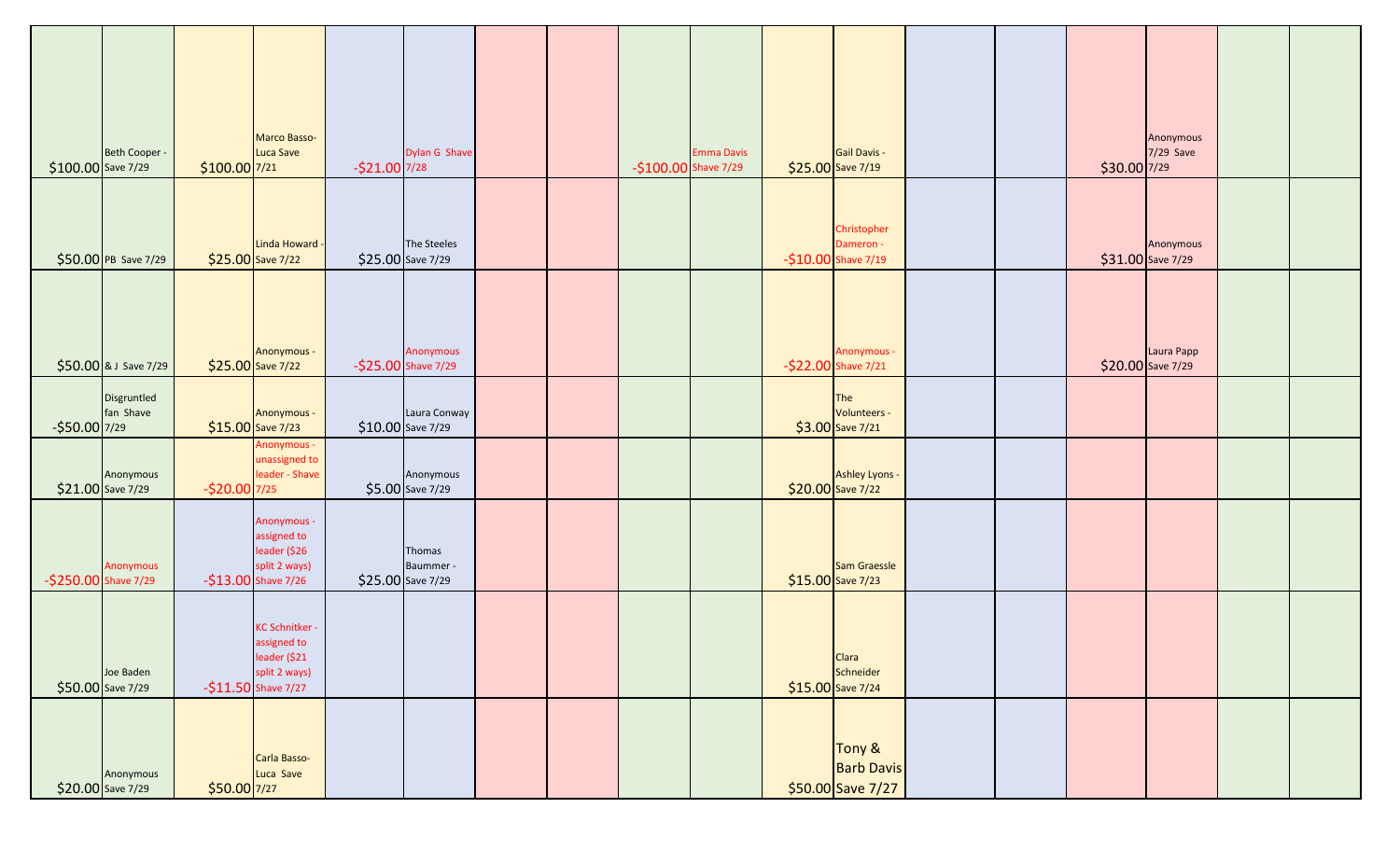|                    |                                               |                     | Margaret                                      |  |  |  |                | Mackenzie                                                                                |  |  |  |
|--------------------|-----------------------------------------------|---------------------|-----------------------------------------------|--|--|--|----------------|------------------------------------------------------------------------------------------|--|--|--|
|                    | Anonymous                                     |                     | Edgett Save                                   |  |  |  |                | McGinnis                                                                                 |  |  |  |
|                    | \$25.00 Save 7/29                             | $$100.00$ 7/27      |                                               |  |  |  |                | $$21.00$ Save 7/28                                                                       |  |  |  |
|                    | Anonymous<br>Cash Dump<br>-\$20.00 Shave 7/29 | $$100.00$ Save 7/27 | Lucy Ramella                                  |  |  |  |                | <b>Clare Eckard</b><br>$$10.00$ Save 7/28                                                |  |  |  |
|                    | Anonymous<br>\$25.00 Save 7/29                | $$100.00$ Save 7/27 | Katherine<br>Basso-Luca                       |  |  |  | $$30.00$ 7/28  | Rob & Kara<br>Davis - Save                                                               |  |  |  |
| \$250.00 Save 7/29 | Dana Baden                                    | \$100.00 7/27       | Paolo Basso-<br>Luca Save                     |  |  |  | $-521.00$ 7/28 | <b>Boys Being</b><br><b>Boys Shave</b>                                                   |  |  |  |
|                    | <b>Emma Davis</b><br>-\$50.00 Shave 7/29      |                     | Katelyn Kluh<br>$$15.00$ Save 7/27            |  |  |  |                | Anonymous<br>$$25.00$ Save 7/28                                                          |  |  |  |
|                    |                                               | $$10.00$ 7/28       | <b>Megan</b><br>Varlotta Save                 |  |  |  |                | Marie Bockey<br>\$20.00 Save 7/28                                                        |  |  |  |
|                    |                                               |                     | Stephen<br>Lehman-Davis<br>$$50.00$ Save 7/28 |  |  |  |                | Gloria<br>Dempsey 7/21<br>- reassigned<br>with new<br>\$100.00 knowledge                 |  |  |  |
|                    |                                               | $$100.00$ Save 7/28 | Anonymous                                     |  |  |  | $$10.00$ 7/28  | Matthew<br>Parsons Save                                                                  |  |  |  |
|                    |                                               |                     | Anonymous -<br>$$106.00$ Save 7/28            |  |  |  | $$1.49$ 7/29   | Ur Mom Save                                                                              |  |  |  |
|                    |                                               |                     | Anonymous<br>$$63.00$ Save 7/28               |  |  |  |                | Sarah Watts<br>\$21.00 Save 7/29                                                         |  |  |  |
|                    |                                               |                     |                                               |  |  |  |                | Anonymous<br>$$100.00$ Save 7/29                                                         |  |  |  |
|                    |                                               |                     |                                               |  |  |  |                | Gregg Ferrero                                                                            |  |  |  |
|                    |                                               |                     |                                               |  |  |  |                | Emma Davis                                                                               |  |  |  |
|                    |                                               |                     |                                               |  |  |  |                | $\frac{$150.00}{$200.00}$ Save 7/29<br>Keri Davis<br>$\frac{$200.00}{$200.00}$ Save 7/29 |  |  |  |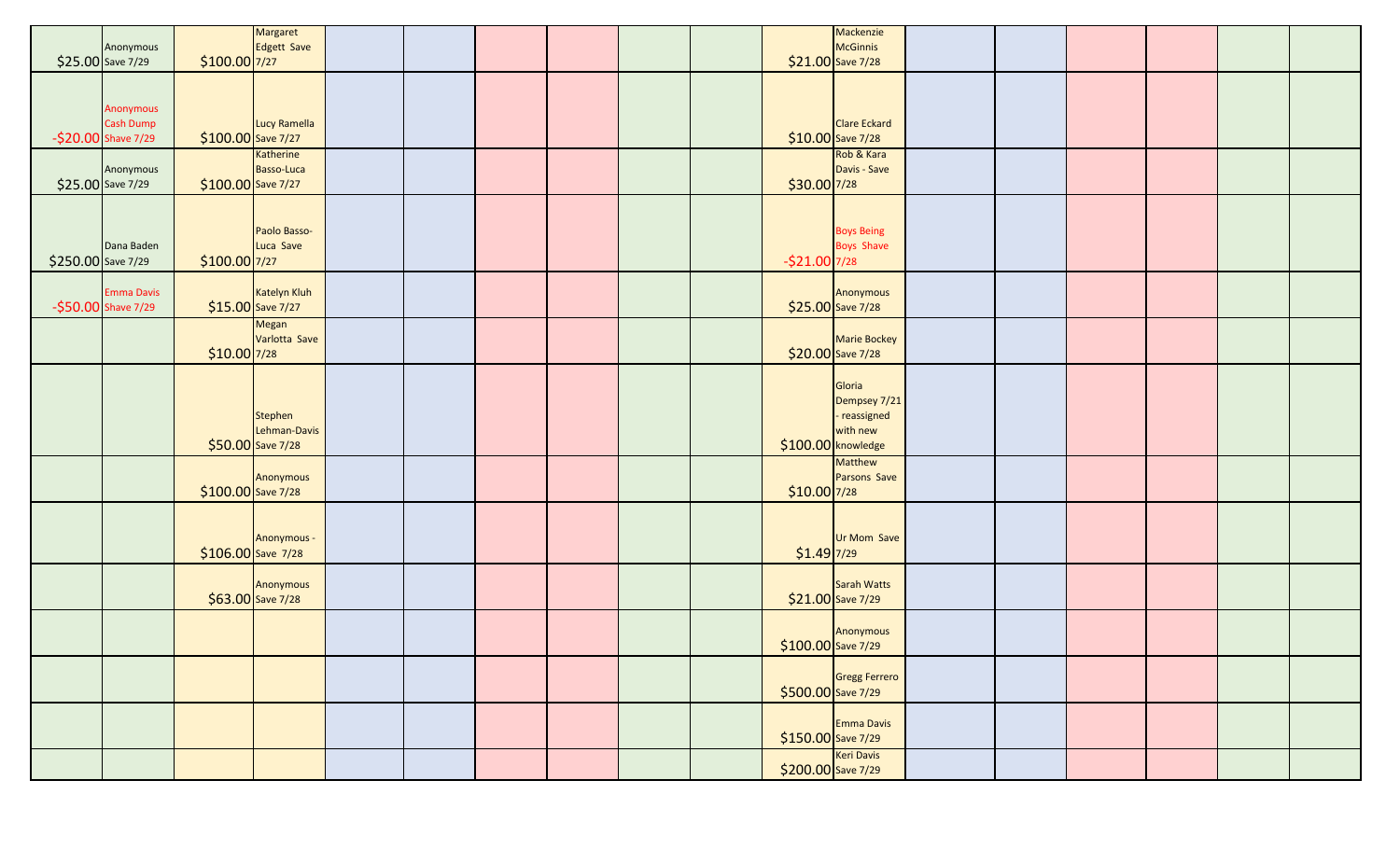| \$39.00 | \$1,039.50 | \$32.00 | $-0.00 -$ | $\sim$ $\sim$ $\sim$ $\sim$ | \$1,269.49 | \$72.00 | \$51.00 |  |  |
|---------|------------|---------|-----------|-----------------------------|------------|---------|---------|--|--|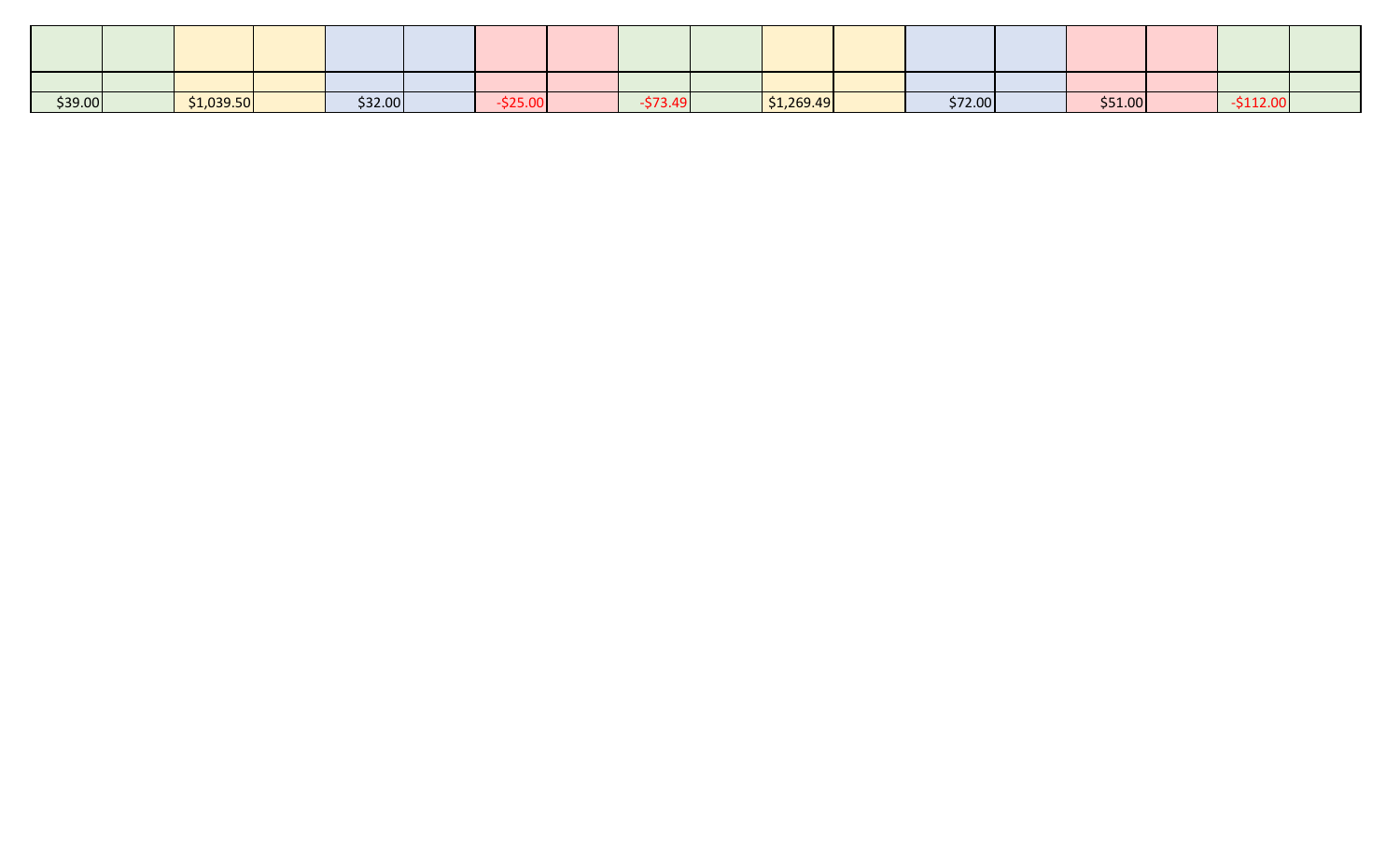| Guadalupe,<br><b>Javier</b> |                                          | Hupp,<br>Abby     |                                                            | Hurla,<br>Jerome     |                                               | J.J. |                                    | Keene,<br><b>Kylie</b> |                                                 | Krall,<br><b>David</b> |                                            | Mason,<br>Faith |                                           | Mesmer,<br>Olivia  |                                                       | Mlinek,<br><b>Beth</b> |                                           |
|-----------------------------|------------------------------------------|-------------------|------------------------------------------------------------|----------------------|-----------------------------------------------|------|------------------------------------|------------------------|-------------------------------------------------|------------------------|--------------------------------------------|-----------------|-------------------------------------------|--------------------|-------------------------------------------------------|------------------------|-------------------------------------------|
|                             | <b>Anonymous -</b><br>\$50.00 Save 7/16  |                   | Jess Poyner -<br>\$5.00 Save 7/19                          |                      | Jess Poyner -<br>$-$10.00$ Shave $7/19$       |      | Rich Olon -<br>-\$15.00 Shave 7/20 |                        | The<br>Volunteers -<br>-\$15.00 Shave 7/20      |                        | Lisa Krall -<br>\$21.00 Save 7/16          | $-55.00$ 7/17   | Stephen<br><b>Henkel - Shave</b>          |                    | The<br>Volunteers -<br>-\$15.00 Shave 7/20            |                        | <b>Anonymous -</b><br>-\$25.00 Shave 7/18 |
|                             | <b>Anonymous -</b><br>$$10.00$ Save 7/16 |                   | Fr. Nicholas -<br>$-51.00$ Shave 7/20                      |                      | Steve<br>Schneider<br>-\$10.00 Shave 7/20     |      | Anonymous -<br>\$26.00 Save 7/20   |                        | <b>Anonymous</b><br>-\$25.00 Shave 7/21         | $-$100.00$ Shave 7/16  | Daniel Krall                               | $-$100.00$ 7/18 | Toni & Nate<br>Mason - Shave              |                    | Alison<br>Timmerman -<br>-\$10.00 Shave 7/20          |                        | Anonymous -<br>-\$15.00 Shave 7/20        |
|                             |                                          |                   | William<br>Raddatz<br>Redistributed<br>-\$25.00 Shave 7/17 |                      | MomMom &<br>Aunt Barbara<br>\$45.00 Save 7/21 |      |                                    |                        | <b>Summer</b><br>Montuoro -<br>\$5.00 Save 7/22 |                        | The<br>Volunteers -<br>-\$10.00 Shave 7/21 |                 | The<br>Volunteers -<br>\$35.00 Save 7/21  | \$10.00 Save 7/22  | Katie O'Toole -                                       |                        | Christian O -<br>\$25.00 Save 7/20        |
|                             |                                          |                   | Jenna &<br>Connor Hupp<br>\$21.00 Save 7/21                | \$175.00 Save 7/21   | Cynthia Hurla                                 |      |                                    |                        | <b>Colin Ropella</b><br>\$50.00 Save 7/24       | \$200.00 Save 7/21     | Daniel Krall -                             |                 | Nixie the cat -<br>\$20.20 Save 7/24      | \$100.00 Save 7/26 | Beatrice<br>Agamaite -                                | \$75.00 Save 7/21      | <b>Anonymous -</b>                        |
|                             |                                          |                   | Danny<br>Morrison -<br>-\$20.00 Shave 7/21                 | $-521.00$ boys)      | Anonymous<br><b>Shave 7/29</b><br>(Shave the  |      |                                    | \$150.00 Save 7/26     | Crossman/Rop<br>ella Crew -                     |                        | Summer<br>Montuoro -<br>-\$5.00 Shave 7/22 |                 | <b>Brenda Jones</b><br>\$100.00 Save 7/28 | \$392.00 donation) | <b>IHM - Save</b><br>(offline cash                    | \$100.00 Save 7/24     | <b>Anonymous</b>                          |
|                             |                                          | \$50.00 Save 7/22 | Robin<br>Doucette -                                        | -\$300.00 Shave 7/29 | Mom and Dad                                   |      |                                    | $-$15.00$ 7/28         | PB&J Shave                                      |                        |                                            |                 | The Steeles<br>\$25.00 Save 7/29          | $-521.00$ 7/28     | <b>Susan Robusto</b><br>- assigned to<br>leader Shave | -\$100.00 Shave 7/28   | Anonymous                                 |
|                             |                                          |                   | Alaina, Mike &<br>Lillian Miller<br>\$21.00 Save 7/28      |                      |                                               |      |                                    | \$30.00 Save 7/29      | <b>Auggie Olon</b>                              |                        |                                            |                 |                                           | $-521.00$ 7/29     | Anonymous -<br>assigned to<br>leader Shave            | $-$100.00$ Shave 7/28  | <b>Anonymous</b>                          |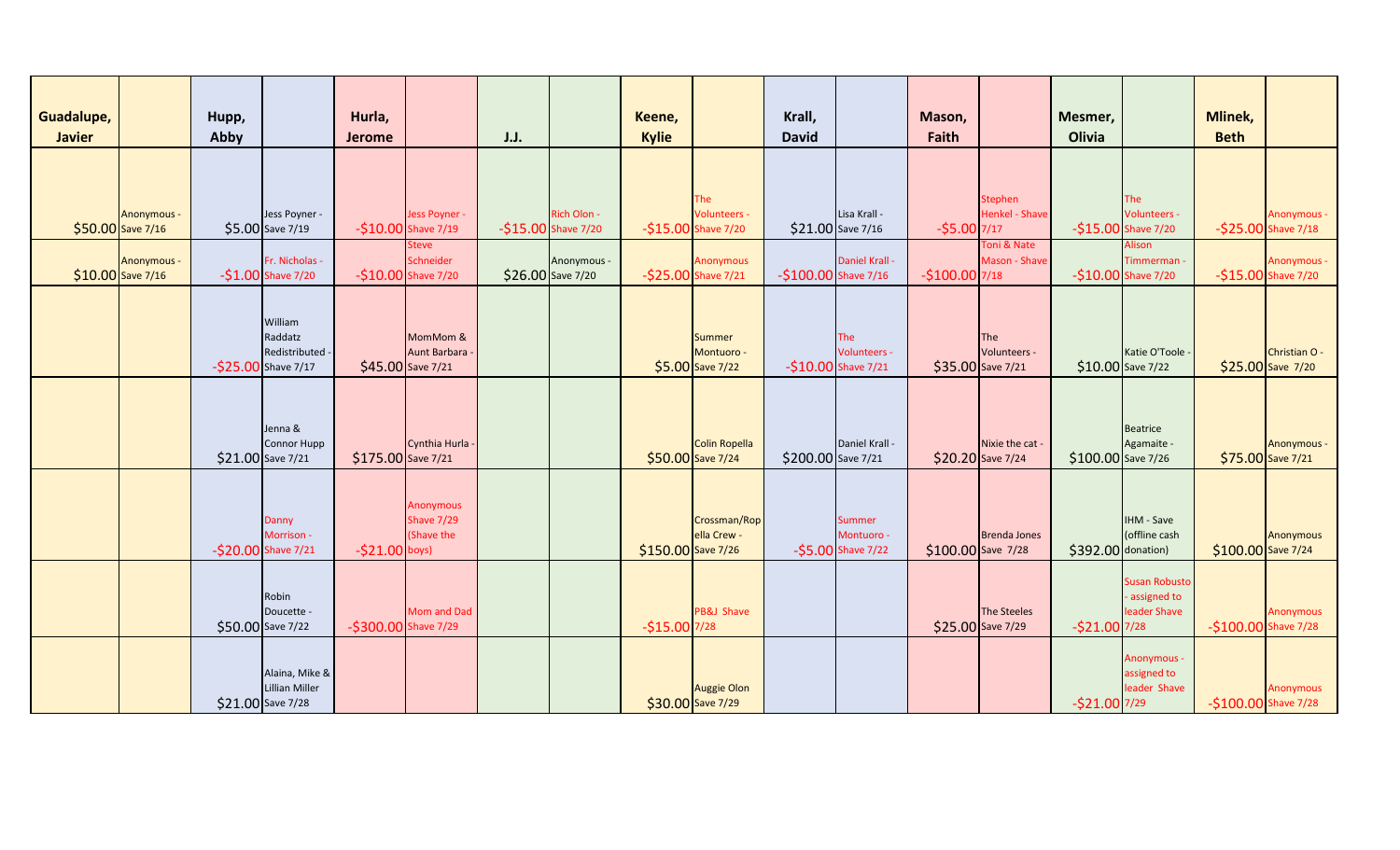|  |                    | Erica Hupp<br>$$30.00$ Save 7/28          |  |  |  |  |  | $-$40.00$ 7/29 | Anonymous -<br>assigned to<br>leader Shave | $$41.00$ 7/29 | Linwood<br>Schwartz Save                      |
|--|--------------------|-------------------------------------------|--|--|--|--|--|----------------|--------------------------------------------|---------------|-----------------------------------------------|
|  | $$50.00$ of \$100) | Anonymous<br>Save 7/28 (1/2               |  |  |  |  |  |                |                                            | $$50.00$ 7/29 | Can Thro Save                                 |
|  |                    | Maryanne<br>Desmond<br>$$50.00$ Save 7/29 |  |  |  |  |  |                |                                            |               | Anonymous<br>\$500.00 Save 7/29               |
|  |                    |                                           |  |  |  |  |  |                |                                            |               | Anonymous<br>Shave to<br>-\$20.00 leader 7/29 |
|  |                    |                                           |  |  |  |  |  |                |                                            |               |                                               |
|  |                    |                                           |  |  |  |  |  |                |                                            |               |                                               |
|  |                    |                                           |  |  |  |  |  |                |                                            |               |                                               |
|  |                    |                                           |  |  |  |  |  |                |                                            |               |                                               |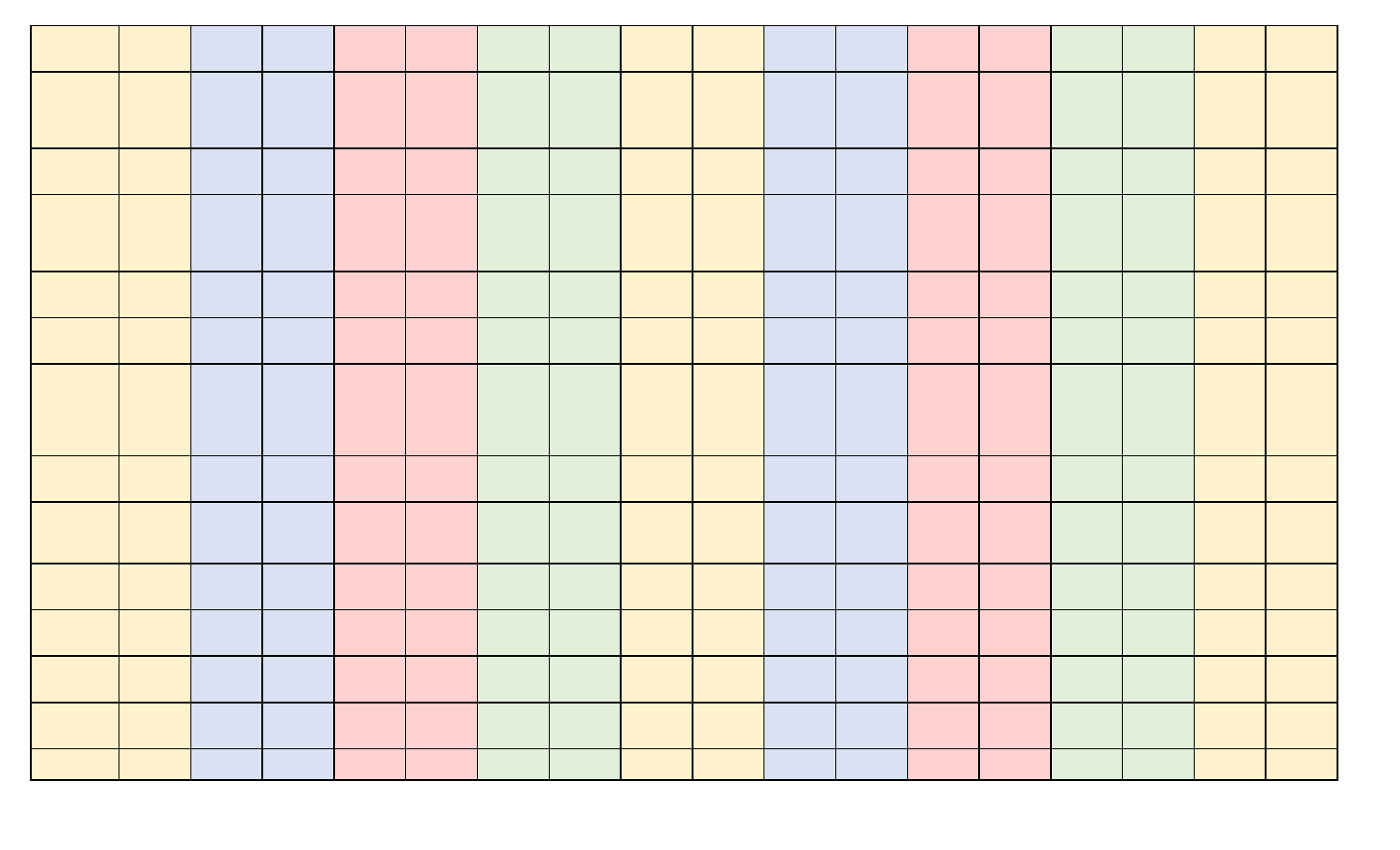| \$60.00 | \$181.00 |  | \$11.00 | \$180.00 | \$106.00 | \$75.20 | \$395.00 | \$531.00 |  |
|---------|----------|--|---------|----------|----------|---------|----------|----------|--|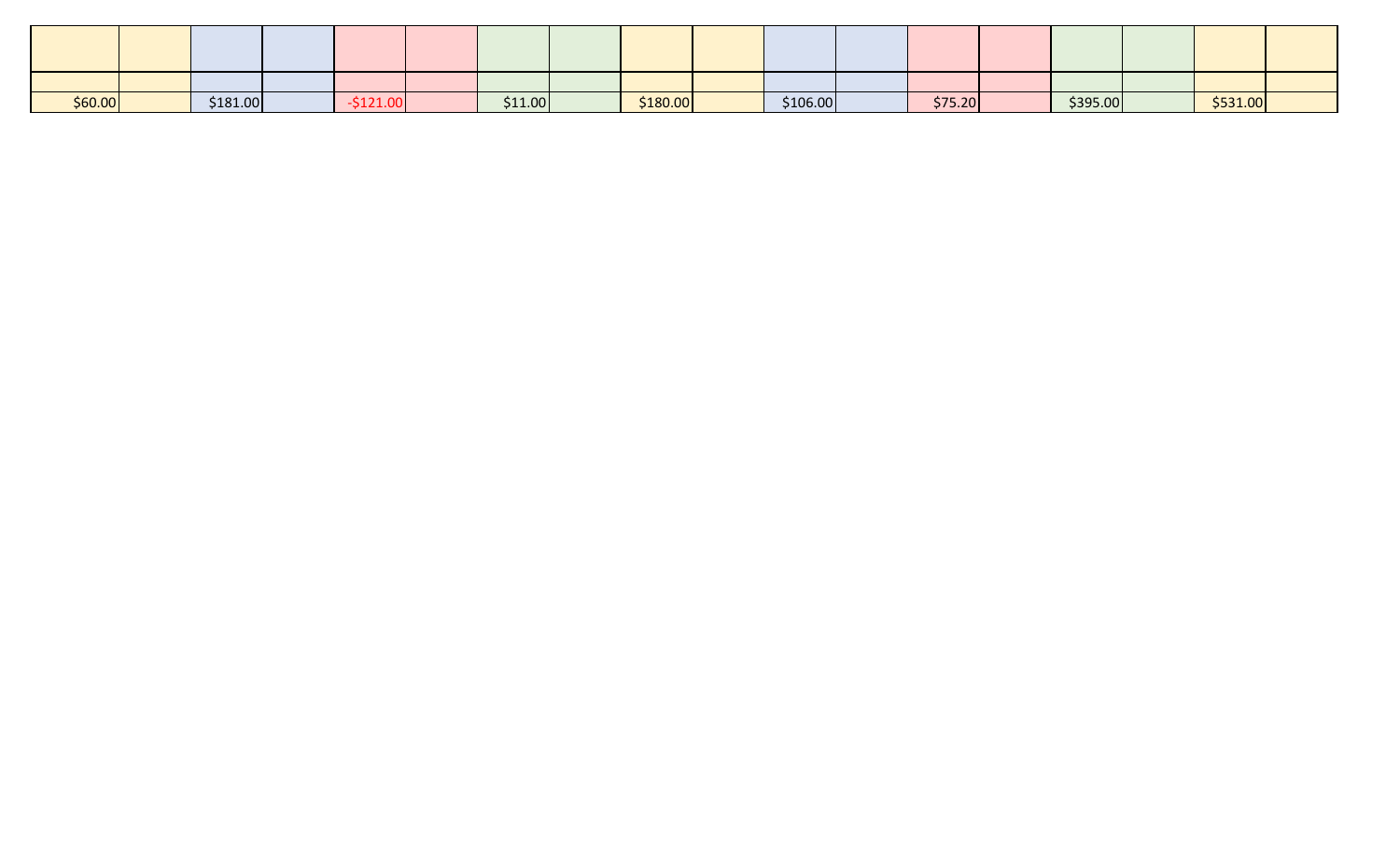| Morrison,<br>Anna     |                                                     | Ngounou,<br><b>Stephane</b> |                                                                      | Perrin,<br><b>Todd</b> |                                                                            | Prior,<br>Sophia     |                                           | Roche,<br>Sarah   |                                                                               | Saarinen,<br><b>Mary</b> |                                                    | Schlueter,<br>Grace |                                               | Schmeiser,<br><b>Maura</b> |                                          | Schneider,<br>Clara |
|-----------------------|-----------------------------------------------------|-----------------------------|----------------------------------------------------------------------|------------------------|----------------------------------------------------------------------------|----------------------|-------------------------------------------|-------------------|-------------------------------------------------------------------------------|--------------------------|----------------------------------------------------|---------------------|-----------------------------------------------|----------------------------|------------------------------------------|---------------------|
|                       | <b>Brows 4</b><br>Chows -<br>$-530.00$ Shave $7/16$ |                             | Stephane<br>Ngounou -<br>\$20.00 Save 7/19                           | $-525.00$              | William<br>Raddatz -<br><b>Shave 7/17</b><br>(redistribution<br>requested) |                      | Anna Crisci -<br>$$10.00$ Save - 7/16     |                   | Fr. Nicholas -<br>$-51.00$ Shave $7/20$                                       | $-$100.00$ 7/16          | AMU - Shave                                        |                     | Jess Poyner -<br>\$5.00 Save 7/19             |                            | Cindy<br>Robinson -<br>\$35.00 Save 7-16 | $-55.00$            |
| $-$150.00$ Shave 7/19 | Anonymous -                                         |                             | Rich Olon -<br>-\$20.00 Shave 7/19                                   |                        | Danny<br><b>Morrison</b><br>-\$20.00 Shave 7/27                            | \$100.00 7/17        | Colleen<br>Moffitt - Save                 |                   | Cathren Roche<br>\$25.00 - Save 7/20                                          | $$21.00$ 7/16            | Charity<br>Sullivan - Save                         |                     | <b>Mary Saarinen</b><br>$-53.00$ - Shave 7/20 | \$100.00 Save 7-16         | Mom & Dad                                | \$25.00             |
|                       | <b>Connor Bullis</b><br>-\$20.00 Shave 7/19         |                             | Anonymous -<br>-\$50.00 Shave 7/20                                   | \$13.00 7/28           | Combat<br>Archery - Save                                                   |                      | <b>Anonymous -</b><br>-\$20.00 Shave 7/19 |                   | <b>Jill Gadwood</b><br><b>Shave 7/28</b><br>(5100)<br>-\$35.00 redistributed) |                          | Mariana<br>Slonkosky -<br>\$15.00 Save 7/18        |                     | Andrew<br>Cooper -<br>$-535.00$ Shave 7/20    | \$50.00 7/16               | Christine<br><b>Finnegan Save</b>        | \$10.00             |
|                       | <b>Halley Ryce</b><br>\$45.00 Save 7/26             |                             | Anonymous<br>\$131 - applied<br>from Sloan to<br>-\$65.00 Shave 7/28 | \$50.00 of \$100)      | Anonymous<br>Save 7/28 (1/2                                                |                      | <b>Claudia Prior</b><br>\$50.00 Save 7/20 | \$12.00 7/29      | Linwood<br>Schwartz Save                                                      |                          | James Vorsteg<br>\$40.00 Save - 7/19               |                     | James<br>Schlueter -<br>\$40.00 Save 7/20     | \$40.00 7/16               | <b>Keara S save</b>                      | \$50.00             |
|                       | The Steeles<br>\$25.00 Save 7/29                    |                             | Ur Mom<br>-\$10.00 Shave 7/28                                        | \$105.00 Save 7/28     | Anonymous                                                                  |                      | Jane Collins -<br>\$20.00 Save 7/20       |                   | <b>Rachel Brake</b><br>-\$2.00 Shave 7/29                                     | \$100.00 7/22            | Michael<br>Saarinen Save                           |                     | Beth Cooper -<br>\$45.00 Save 7/20            | \$50.00 7/16               | Joe Daly Save                            | \$50.00             |
| \$100.00 Save 7/29    | Trish<br>Mattingly                                  |                             | Erin Lesko<br>\$5.00 Save 7/29                                       |                        | <b>Maria</b><br><b>Schwartz</b><br>-\$30.00 Shave 7/29                     | -\$100.00 Shave 7/21 | Anonymous -                               | \$50.00 Save 7/29 | <b>Rachel Seep</b>                                                            |                          | <b>Allie Harper</b><br>-\$77.00 Shave 7/29         |                     | Renee<br>Schluetet<br>\$75.00 Save 7/29       | \$100.00 7/17              | Christine<br>Indrieri - Save -           | \$200.00            |
| \$200.00 Save 7/29    | Fr. James<br>Morrison -                             | \$200.00 Save 7/29          | Anonymous                                                            |                        |                                                                            |                      | Pop &<br>Gradwitch<br>\$20.00 Save 7/27   |                   | Anna Roche<br>\$10.00 Save 7/29                                               |                          | Anonymous<br>Save 7/29<br>$$20.00$ (part of \$100) |                     | Anonymous<br>\$45.00 Save 7/29                | \$50.00 7/18               | <b>Maureen</b><br>Martin - Save -        | $-550.00$           |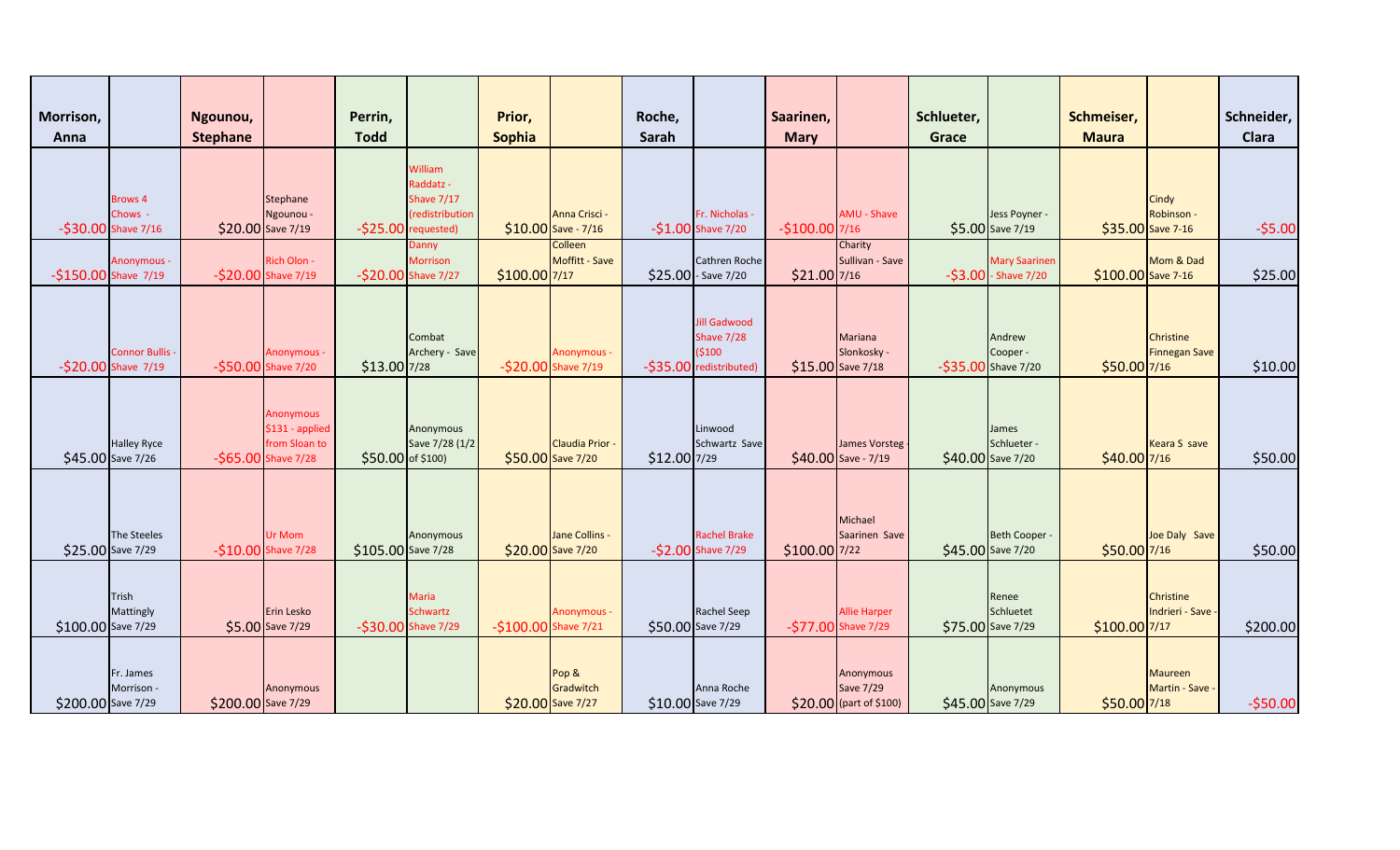| \$200.00 Save 7/29 | Anonymous       | \$100.00 Save 7/29   | Anonymous |  |                     | Mom & Dad<br>-\$50.00 Shave 7/27                   | \$200.00 Save 7/29 | Kevin Roche                    |               | <b>Mary Norton</b><br>\$10.00 Save 7/29     |                    | Anonymous<br>\$75.00 Save 7/29          | \$0.00 7/28          | Gloria<br>Dempsey -<br>\$100<br><b>Unassigned to</b><br>leader 7/19.<br>Reassigned<br>with new<br>knowledge | $-$10.00$ |
|--------------------|-----------------|----------------------|-----------|--|---------------------|----------------------------------------------------|--------------------|--------------------------------|---------------|---------------------------------------------|--------------------|-----------------------------------------|----------------------|-------------------------------------------------------------------------------------------------------------|-----------|
| \$100.00 Save 7/29 | Connor Bullis - | -\$300.00 Shave 7/29 | Ur Mom    |  |                     | <b>Brows 4 Chow</b><br>$-521.00$ Shave 7/28        |                    | Abby Hupp<br>\$21.00 Save 7/29 |               | <b>Mary Saarinen</b><br>-\$10.00 Shave 7/29 | \$100.00 Save 7/29 | Anonymous                               |                      | Anonymous -<br><b>Unassigned to</b><br>-\$20.00 leader 7/20                                                 | $-$13.00$ |
|                    |                 |                      |           |  |                     | Reagan<br><b>Stanalonis</b><br>-\$10.00 Shave 7/28 |                    |                                | \$25.00 7/29  | Fr. Dave<br>Pivonka Save                    | \$5.00 7/29        | <b>Baddie from</b><br>the 314 Save      |                      | Anonymous -<br><b>Unassigned to</b><br>$-$1.00$ leader $7/20$                                               | $-511.50$ |
|                    |                 |                      |           |  | $-521.00$ 7/28      | PB&J Shave                                         |                    |                                |               | <b>Kutina Carlos</b><br>-\$20.00 Shave 7/29 |                    | Pookey Bear<br>\$5.00 Save 7/29         |                      | Anonymous -<br><b>Unassigned to</b><br>-\$20.00 leader 7/20                                                 |           |
|                    |                 |                      |           |  |                     | PB&J Ft. JC<br>-\$15.00 Shave 7/28                 |                    |                                |               | Shawn Lunde<br>\$30.00 Save 7/29            | \$20.00 7/29       | Ur Mom - Save                           |                      | Anonymous -<br><b>Unassigned to</b><br>-\$20.00 leader 7/20                                                 |           |
|                    |                 |                      |           |  | $$100.00$ Save 7/28 | Anonymous                                          |                    |                                | \$20.00 7/29  | Samantha<br>Cohen Save                      |                    | <b>Beth Cooper</b><br>\$20.00 Save 7/29 |                      | Anonymous -<br><b>Unassigned to</b><br>-\$20.00 leader 7/21                                                 |           |
|                    |                 |                      |           |  |                     | Sophia Priior<br>-\$20.00 Shave 7/29               |                    |                                | $$21.00$ 7/29 | Caroline<br>Picard Save                     |                    | Grace Raddatz<br>\$5.00 Save 7/29       | -\$200.00 Shave 7/21 | Anonymous -                                                                                                 |           |
|                    |                 |                      |           |  | $-$ \$50.00 7/29    | Erin Vance -<br><b>Shave Sophia</b>                |                    |                                |               | Ur Mom<br>-\$75.00 Shave 7/29               |                    | Abby Hupp<br>\$21.00 Save 7/29          | $$100.00$ Save 7/28  | Molly<br>Schmeiser                                                                                          |           |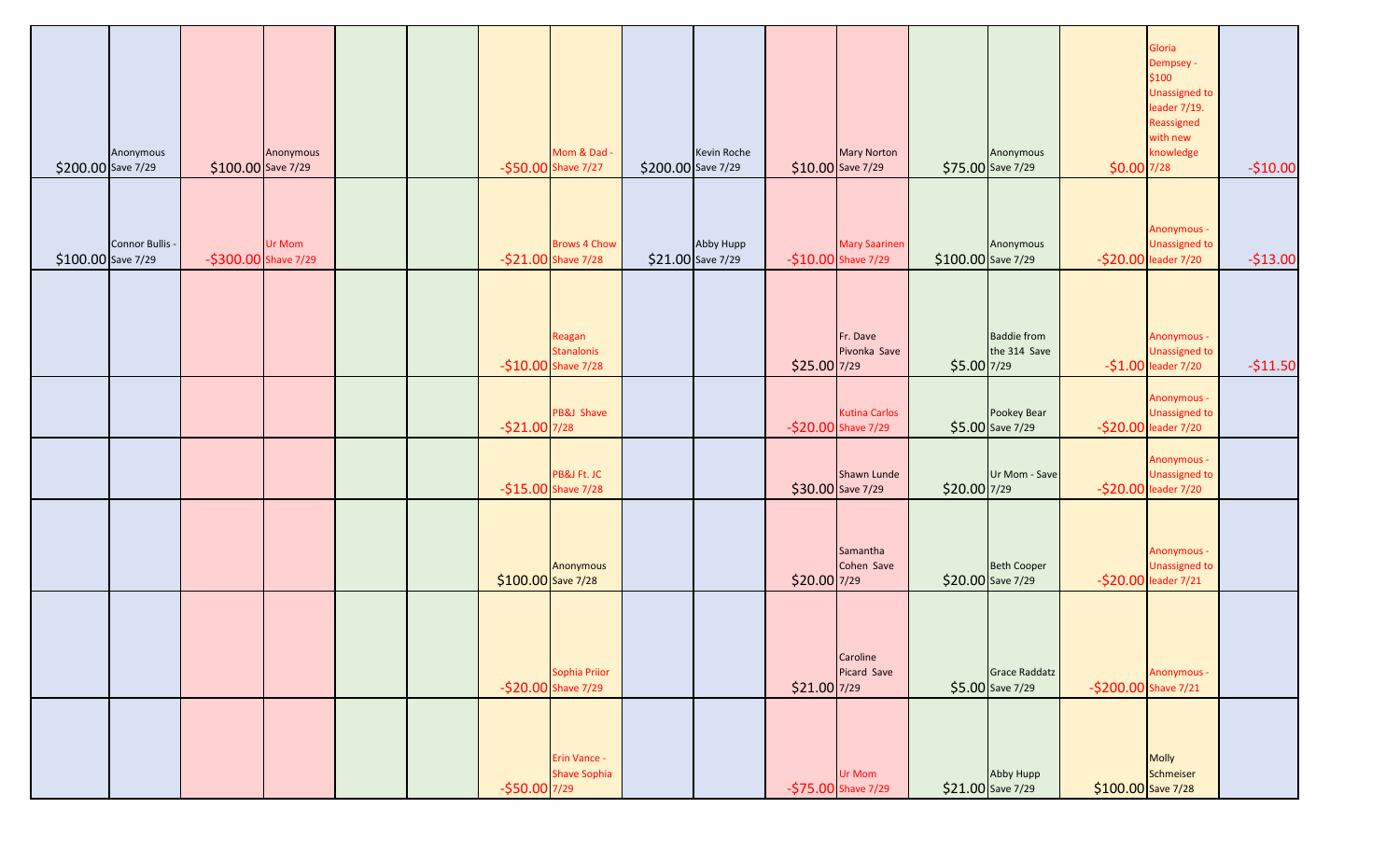|  |  |  |                       | Anonymous<br>$$10.00$ Save 7/29               |  | $$100.00$ Save 7/29  | Anonymous           |  |                       | Mike Phippen<br>$$40.00$ Save 7/29 |  |
|--|--|--|-----------------------|-----------------------------------------------|--|----------------------|---------------------|--|-----------------------|------------------------------------|--|
|  |  |  | $-550.00$ Shave       | Joe Biden 7/29                                |  | \$200.00 Save 7/29   | Anonymous           |  | $-$100.00$ Shave 7/29 | Ur Mom                             |  |
|  |  |  |                       | Michael<br>Shanahan<br>$-$15.00$ Shave $7/29$ |  | $$30.00$ 7/29        | PB&J Save           |  | -\$200.00 Shave 7/29  | Michael Voris                      |  |
|  |  |  |                       | Anonymous<br>Cash Dump<br>-\$39.88 Shave 7/29 |  | \$100.00 Save 7/29   | Papa Norton         |  | $$1,000.00$ Save 7/29 | Molly<br>Schmeiser                 |  |
|  |  |  | $-$150.00$ Shave 7/29 | Anonymous                                     |  | -\$100.00 Shave 7/29 | Michael<br>Saarinen |  |                       | Anonymous<br>$$20.00$ Save 7/29    |  |
|  |  |  |                       | Michael<br>Sharahan<br>$-$10.00$ Shave 7/29   |  |                      |                     |  |                       |                                    |  |
|  |  |  |                       |                                               |  |                      |                     |  |                       |                                    |  |
|  |  |  |                       |                                               |  |                      |                     |  |                       |                                    |  |
|  |  |  |                       |                                               |  |                      |                     |  |                       |                                    |  |
|  |  |  |                       |                                               |  |                      |                     |  |                       |                                    |  |
|  |  |  |                       |                                               |  |                      |                     |  |                       |                                    |  |
|  |  |  |                       |                                               |  |                      |                     |  |                       |                                    |  |
|  |  |  |                       |                                               |  |                      |                     |  |                       |                                    |  |
|  |  |  |                       |                                               |  |                      |                     |  |                       |                                    |  |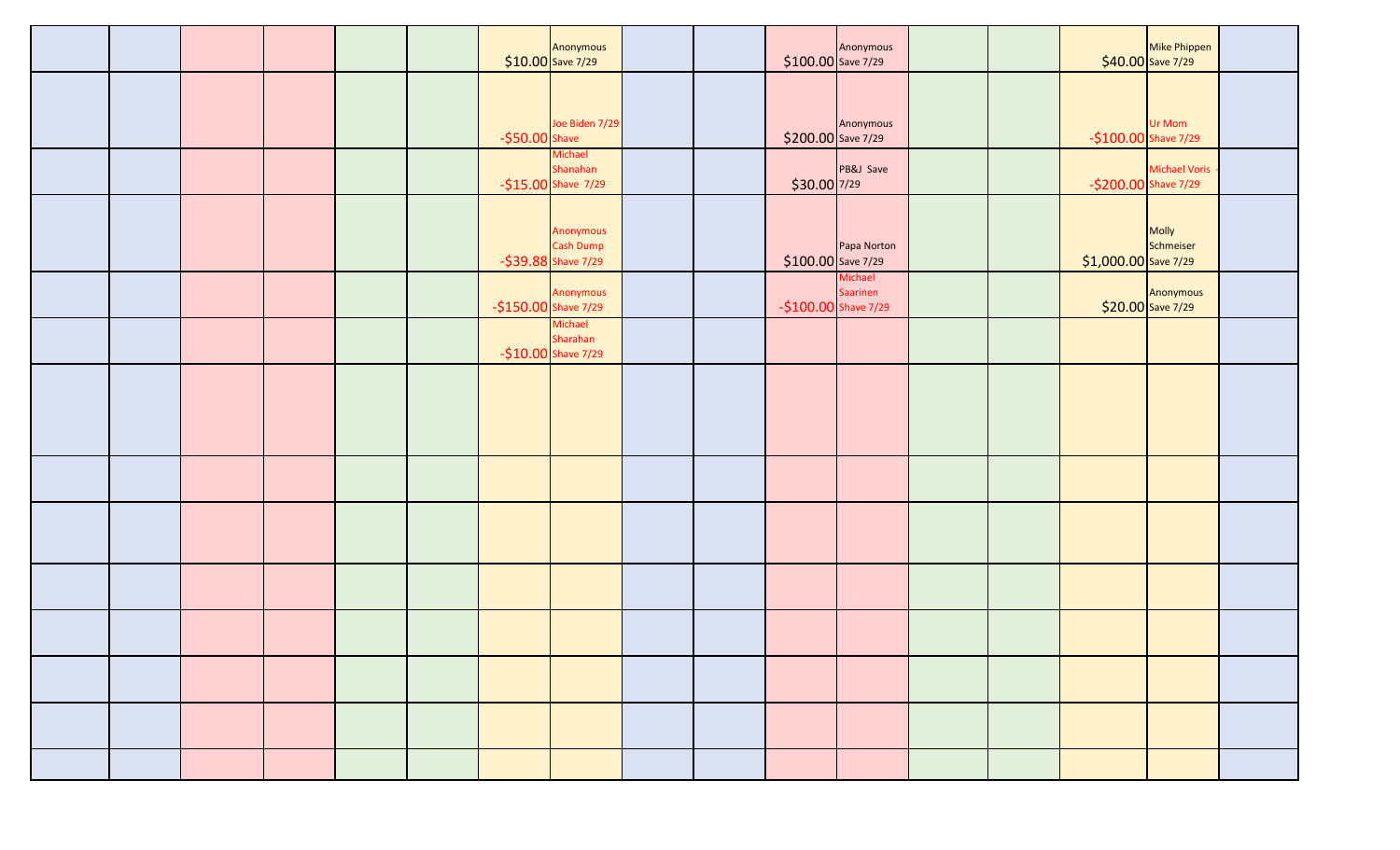| \$470.00 |  | \$93.00 | סס.⊥ט∠ | \$280.00 | \$350.00 | \$423.00 | \$1,004.00 | \$245.50 |
|----------|--|---------|--------|----------|----------|----------|------------|----------|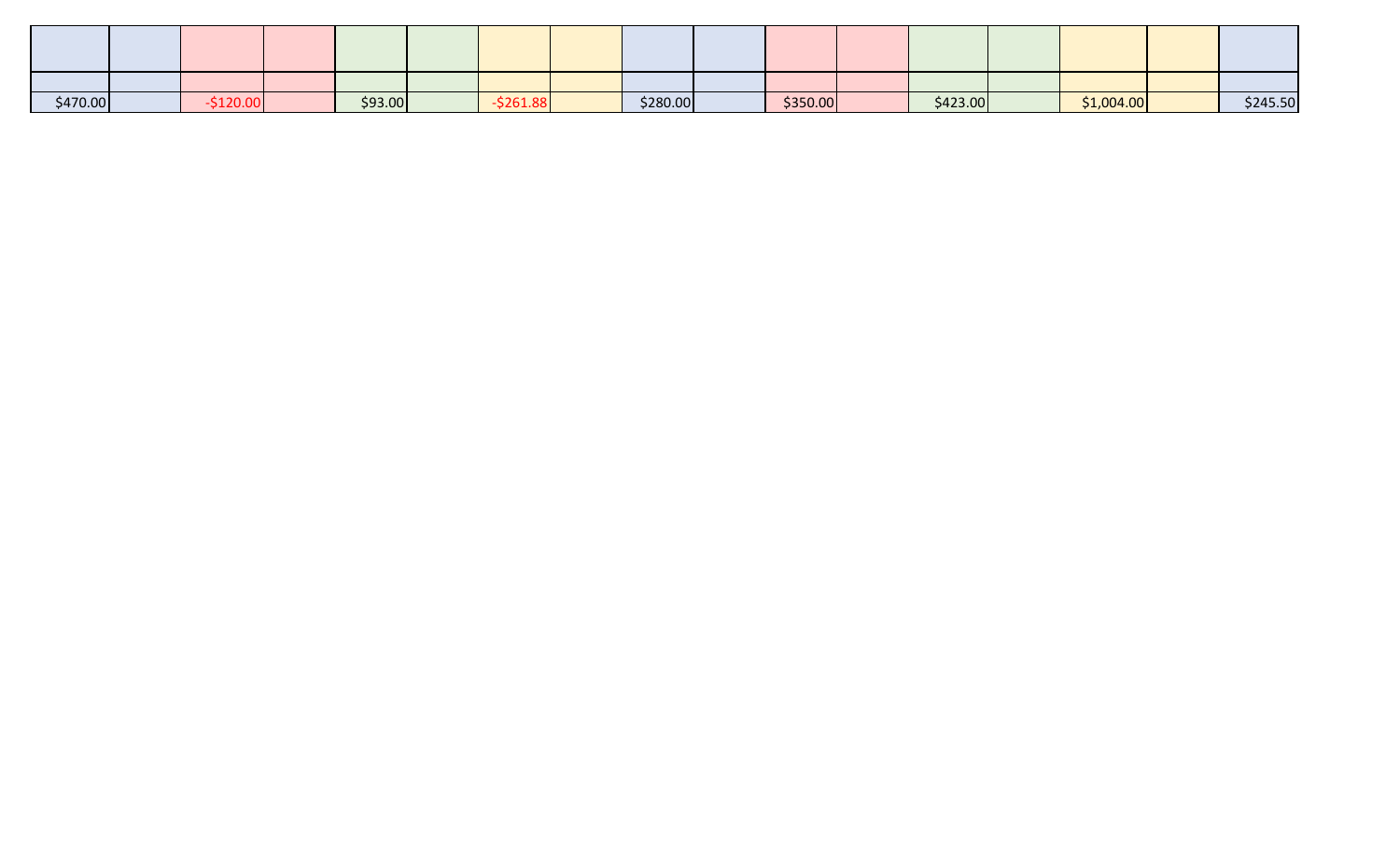|                                                     | Schreiner,<br><b>Burk</b> |                                                                       | Shrock,<br><b>Andrew</b> |                                                   | <b>Uzdavinis,</b><br><b>Matty</b> |                                              | Vance,<br>Erin |                                                     | Walker,<br><b>Violet</b> |                                                 | Yingling,<br>Alexa |                                         | Young,<br><b>Dylan</b> |                                                              | Young,<br>Kyia     |                                                    |
|-----------------------------------------------------|---------------------------|-----------------------------------------------------------------------|--------------------------|---------------------------------------------------|-----------------------------------|----------------------------------------------|----------------|-----------------------------------------------------|--------------------------|-------------------------------------------------|--------------------|-----------------------------------------|------------------------|--------------------------------------------------------------|--------------------|----------------------------------------------------|
| <b>Emma Davis</b><br><b>Shave 7-16</b>              |                           | <b>Gina Yingling -</b><br><b>Shave (from</b><br>-\$10.00 Reagan) 7/17 |                          | David Krall -<br>$-$ \$5.00 Shave 7/16            |                                   | Fr. Nicholas -<br>$-$1.00$ Shave 7/20        |                | Carey<br>Christenberry<br>\$21.00 Save 7-16         |                          | Julia Kryger<br>-\$20.00 7/15 Shave             | \$100.00 Save 7/20 | Anonymous -                             |                        | Fr. Nicholas<br><b>Shave 7/20</b><br>-\$1.00 (redistributed) | $-$25.00$ 7/17     | William<br>Raddatz<br>Redistributed<br>per request |
| Dana Baker -<br>Save 7/16                           |                           | The<br>Volunteers -<br>\$5.00 Save 7/21                               |                          | Robb Schrock<br>\$50.00 Save 7/20                 |                                   | The<br>Volunteers -<br>$$1.00$ Save 7/21     |                | <b>Sue Vance</b><br>\$30.00 Save 7/16               |                          | <b>Ronald Kelly</b><br>\$25.00 7/15 Save        | -\$25.00 Save 7/21 | <b>Anonymous -</b>                      |                        | Dylan Young -<br>\$2.00 to Save 7/20                         |                    | <b>The</b><br>Volunteers -<br>\$35.00 Save 7/21    |
| Monica<br><b>Therese</b><br>Henkel - Save<br>$7/17$ | $$7.50$ 7/23              | <b>Brayden</b><br><b>Timme Save</b>                                   | $-$10.00$ 7/20           | Gianna - Shave                                    |                                   | The<br>Volunteers -<br>$-57.33$ Shave $7/21$ |                | Sean Vance -<br>-\$50.00 Shave 7/16                 |                          | <b>Emma Davis</b><br>$-55.00$ Shave 7/16        |                    | Olivia Jenkins -<br>\$3.00 Save 7/23    |                        | Cythia Hurla -<br>\$25.00 Save 7/21                          |                    | Rich Olon -<br>-\$60.00 Shave 7/28                 |
| Jessica<br>Schneider -<br>Save 7/19                 |                           | Danny<br>Morrison -<br>-\$20.00 Shave 7/23                            | $-$40.00$ 7/28           | Andrew<br><b>Schrock Shave</b>                    |                                   | Lisa Uzdavinis<br>\$50.00 Save 7/21          |                | Joe Dameron<br>-\$25.00 Shave 7/16                  |                          | <b>The</b><br>Volunteers -<br>\$10.00 Save 7/21 |                    | Anonymous<br>\$25.00 Save 7/25          | \$100.00 7/24          | Cheryl<br>Weiland - Save                                     |                    | <b>Anonymous</b><br>-\$21.00 Shave 7/29            |
| Peggy<br>Schneider -<br><b>Save 7/20</b>            |                           | <b>Art Hernandez</b><br>$-$25.00$ - Shave 7/27                        | $-$22.00$ 7/28           | Claudia<br><b>Schrock Shave</b>                   |                                   | <b>Anonymous -</b><br>-\$30.00 Shave 7/21    |                | Jonathan<br>Dameron -<br>$-51.00$ Shave 7/20        |                          | <b>Anonymous</b><br>-\$30.00 Shave 7/29         |                    | Dr. Koterwas<br>\$40.00 Save 7/27       |                        | Clara<br>Schneider<br>-\$40.00 Shave 7/24                    | \$300.00 Save 7/29 | Lauryn Smitha                                      |
| Jennifer<br>Henkel - Save<br>$7/21$                 | \$200.00 Save 7/28        | Gwen<br>Schreiner                                                     |                          | Anonymous<br>Save 7/29<br>\$30.00 (part of \$100) |                                   | <b>Anonymous -</b><br>-\$30.09 Shave 7/21    |                | <b>Dammer</b><br>Hammer -<br>$-$11.00$ Shave $7/20$ |                          |                                                 |                    | lan Wood<br>\$50.00 Save 7/26           |                        | Dylan Young<br>\$21.00 Save 7/29                             | \$25.00 7/29       | Fr. Keith<br><b>Burney Save</b>                    |
| Anonymous -<br><b>Shave 7/21</b>                    | $-$1.00$ 7/28             | Kayleigh<br><b>Teston Shave</b>                                       | $-$10.00$ 7/29           | Morgan<br>Shrock Shave                            |                                   | Amber Perrie -<br>-\$20.00 Shave 7/21        |                | Liliana Bitter -<br>\$10.00 Save 7/20               |                          |                                                 |                    | <b>Anonymous</b><br>-\$30.00 Shave 7/28 |                        |                                                              |                    |                                                    |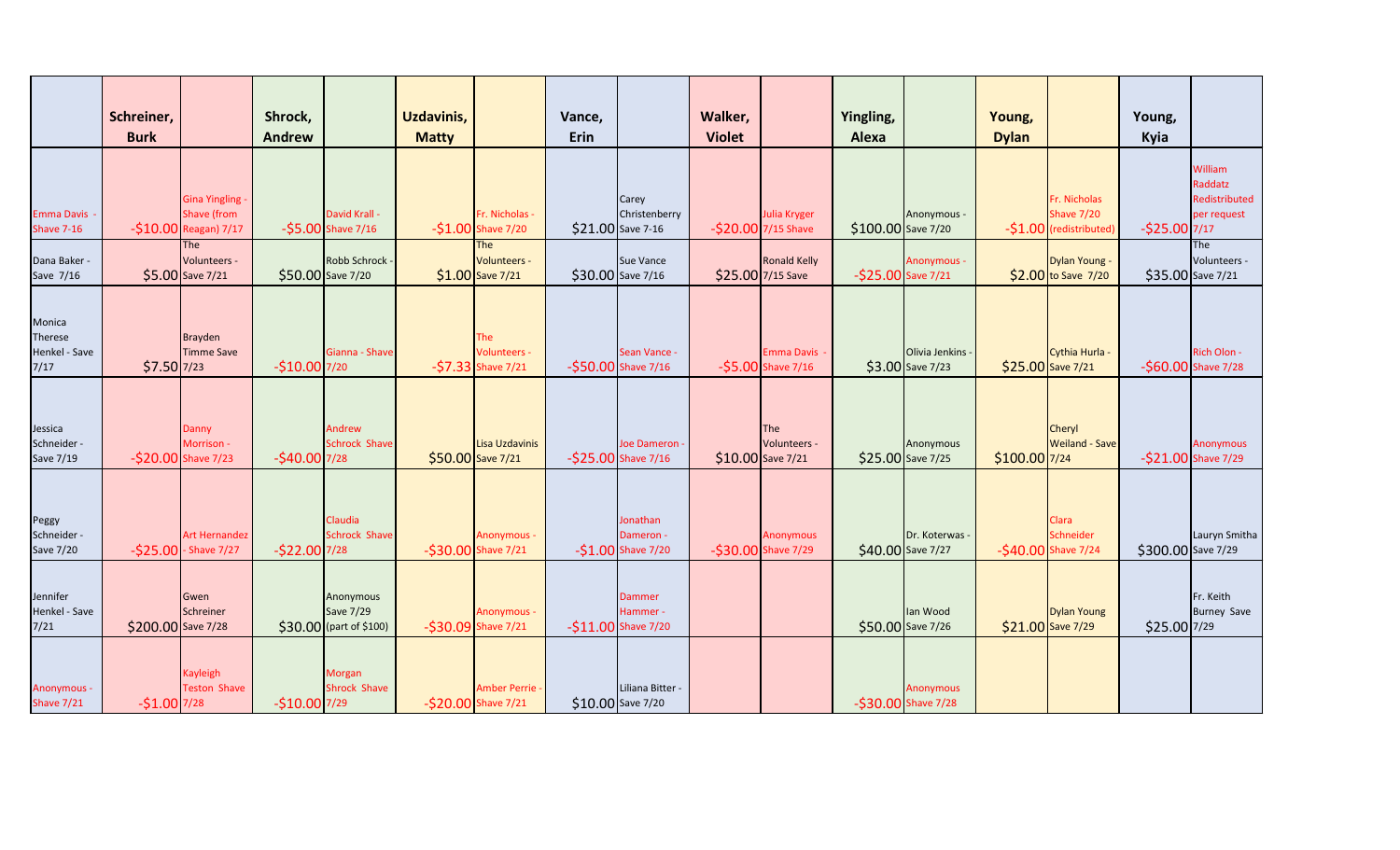| Anonymous -<br><b>Unassigned to</b><br>leader 7/22                                  | -\$195.00 Shave 7/29 | Don't Worry<br>About It<br>Sweetheart |                      | Anonymous<br>$$10.00$ Save 7/29 |                         | Sloan Koviak<br>$-$10.00$ Shave 7/28                                    |                | Christopher<br>Dameron -<br>\$10.00 Save 7/20 |  | lan Wood<br>\$79.00 Save 7/29 |  |  |
|-------------------------------------------------------------------------------------|----------------------|---------------------------------------|----------------------|---------------------------------|-------------------------|-------------------------------------------------------------------------|----------------|-----------------------------------------------|--|-------------------------------|--|--|
| Anonymous -<br>assigned to<br>leader (\$26<br>split 2 ways)<br><b>Shave 7/26</b>    |                      |                                       | -\$150.00 Shave 7/29 | Anonymous                       | $$105.00$ Save 7/28     | Anonymous -                                                             |                | Antonio<br>Ruiberriz -<br>$$10.00$ Save 7/21  |  |                               |  |  |
| <b>KC Schnitker -</b><br>assigned to<br>leader (\$21<br>split 2 ways)<br>Shave 7/27 |                      |                                       |                      |                                 |                         | <b>Jill Gadwood</b><br>Shave 7/28<br>( \$100<br>-\$65.00 redistributed) |                | Clara<br>Schneider<br>$$16.00$ Save 7/24      |  |                               |  |  |
|                                                                                     |                      |                                       |                      |                                 |                         | Lisa Uzdavinis<br>\$50.00 Save 7/29                                     | $-521.00$ 7/27 | <b>Boys Being</b><br><b>Boys - Shave</b>      |  |                               |  |  |
|                                                                                     |                      |                                       |                      |                                 | $$100.00$ Save 7/29     | Anonymous                                                               |                | Janet<br>Armstrong<br>\$20.00 Save 7/27       |  |                               |  |  |
|                                                                                     |                      |                                       |                      |                                 |                         | Christi Gaeng<br>\$50.00 Save 7/29                                      |                | Anonymous<br>$$20.00$ Save 7/28               |  |                               |  |  |
|                                                                                     |                      |                                       |                      |                                 |                         | Anonymous<br>Shave 7/29<br>$-$ \$30.00 (part of \$100)                  |                | Koviak Family<br>\$63.00 Save 7/28            |  |                               |  |  |
|                                                                                     |                      |                                       |                      |                                 | $-$ \$100.00 Shave 7/29 | The Ladies                                                              |                | <b>Heather Gross</b><br>$$21.00$ Save 7/28    |  |                               |  |  |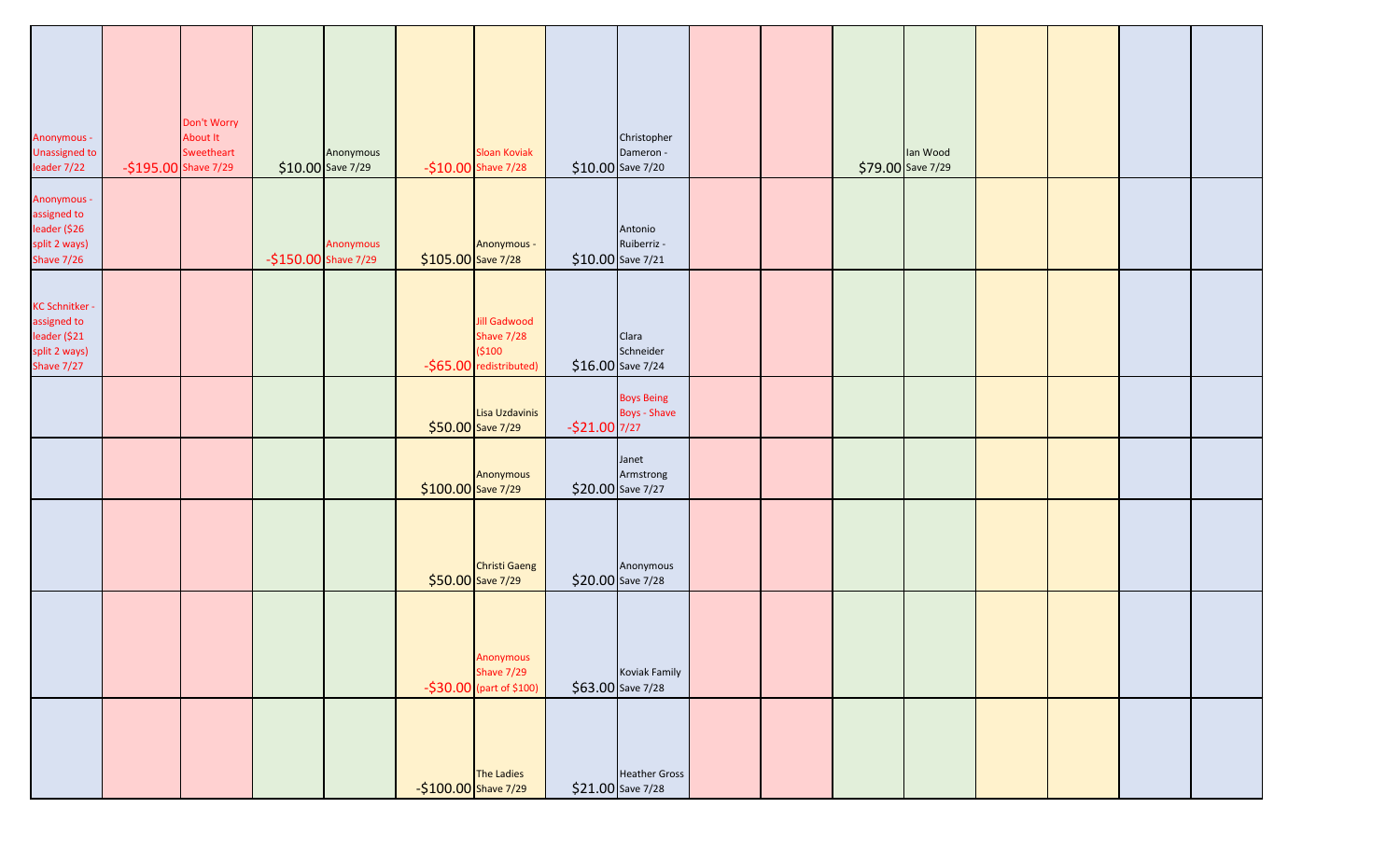|  |  | \$150.00 Save 7/29   | Anonymous                                          | $$100.00$ Save 7/28 | John Moleski                                                   |  |  |  |  |
|--|--|----------------------|----------------------------------------------------|---------------------|----------------------------------------------------------------|--|--|--|--|
|  |  | -\$300.00 Shave 7/29 | Ur Mom                                             |                     | Anonymous<br>\$131 applied<br>by Sloan to<br>\$66.00 Save 7/28 |  |  |  |  |
|  |  | -\$100.00 Shave 7/29 | Janie Bryner                                       |                     | Anonymous<br>-\$30.00 Shave 7/28                               |  |  |  |  |
|  |  | $-$ \$99.00 7/29     | \$50 Claire and<br>\$49<br>Anonymous<br>Cash Shave | \$230.00 7/28       | Real Sean<br>Vance Save                                        |  |  |  |  |
|  |  |                      |                                                    |                     | Sue Vance<br>\$50.00 Save 7/28                                 |  |  |  |  |
|  |  |                      |                                                    |                     | Megan Burns<br>$$75.00$ Save 7/29                              |  |  |  |  |
|  |  |                      |                                                    | \$70.00 7/29        | Anonymous -<br>Poem Save                                       |  |  |  |  |
|  |  |                      |                                                    | \$152.00 7/29       | <b>Edith and Billy</b><br><b>Barvick Save</b>                  |  |  |  |  |
|  |  |                      |                                                    |                     | Anonymous<br>Shave 7/29<br>-\$20.00 (part of \$100)            |  |  |  |  |
|  |  |                      |                                                    |                     | Mary<br>Blackman<br>\$21.00 Save 7/29                          |  |  |  |  |
|  |  |                      |                                                    | \$150.00 7/29       | Deacon Kyle<br>Vance Save                                      |  |  |  |  |
|  |  |                      |                                                    | $$21.00$ 7/29       | Grace<br>Ferguson Save                                         |  |  |  |  |
|  |  |                      |                                                    |                     | Cece<br>Petruconis<br>$$5.00$ Save 7/29                        |  |  |  |  |
|  |  |                      |                                                    |                     | Jana Rocha<br>$$10.00$ Save 7/29                               |  |  |  |  |